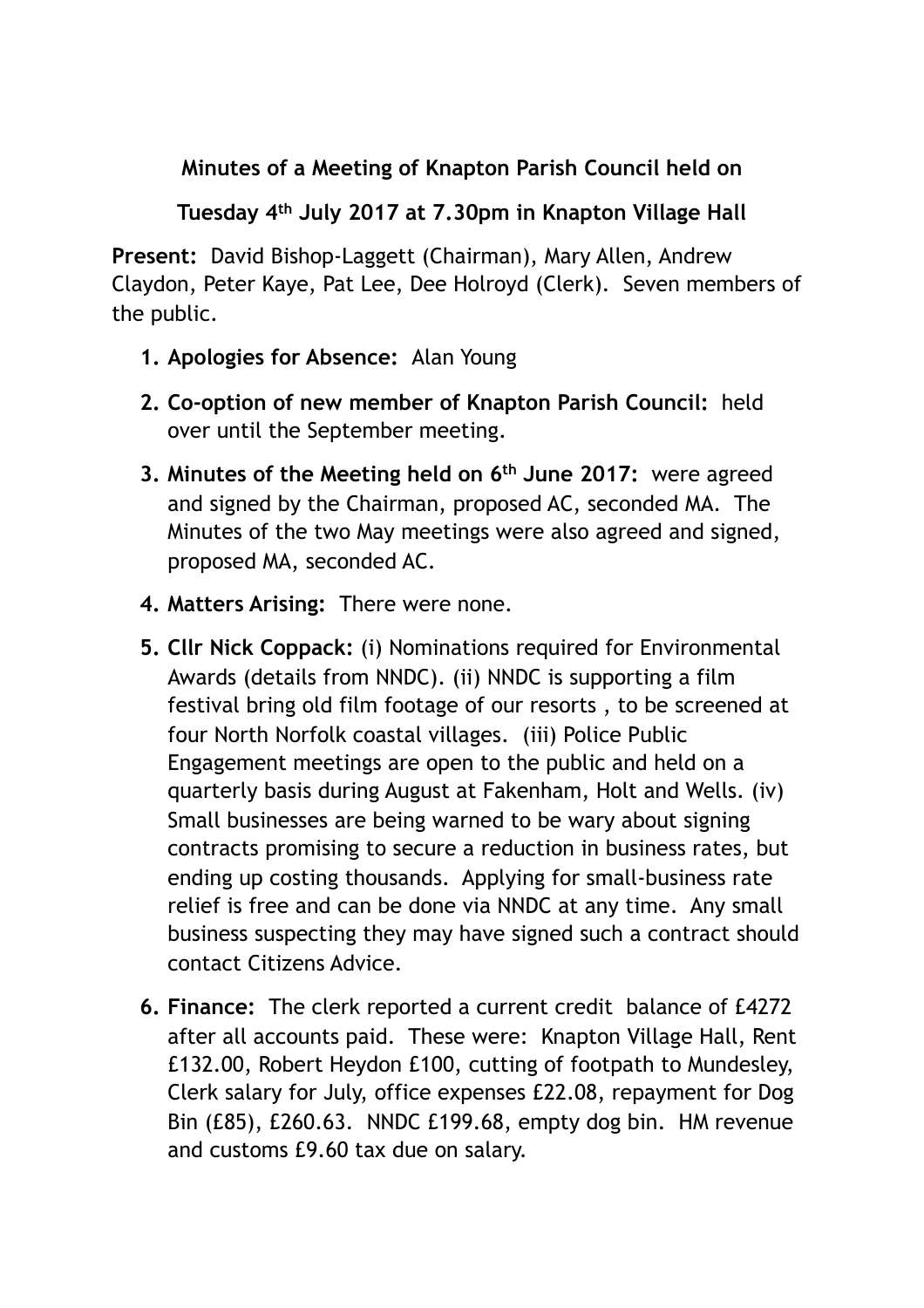**7. Planning Application PF/17/0876:** No objections from the PC. Handed to Peter Kaye.

## **1**

- **8. Millennium Field:** It was believed that a new Planning Application was imminent. Until it was received, the PC could do nothing.
- **9. Madra Lease:** was understood to be ready to sign and awaiting the address of the third of the three Madra Trustees needed to sign the lease. It was agreed that a time limit be set for the signing of the new lease, or the PC would have to consider what to do with the land. Alan Young to be asked to write to Graham Quinton to request the address. It had been agreed at an earlier meeting that the new lease should be signed before Trunchonbury took place at the end of August. PL pointed out that the land was being kept in a tidy condition by Madra, saving the PC the cost of upkeep. Equally, were Madra to give up the land, they would have to re-instate the fence between the land and School Close, which would be costly. PL would speak to Graham Quinton in AY`s absence, to try to obtain the third address.
- **10.Possible new Home Watch:** The original NW scheme had ceased. PL asked Georgina Neatherway whether she would be prepared to set up a new scheme. She would. DH to pass the file to GN.
- **11.Correspondence:** (i) Local Green Space Designation: to be considered at the next meeting. (ii) Community Pond Project: to be considered at the next meeting. (ii) Offshore wind farm letter: to be considered at the next meeting. (iv) A letter enquiring about possible about a family called Roberts, who used to live in Knapton, was read out. No one had any knowledge of the family. Parish records might show something.

(v) letter received from Mark Herbert-Okey of School Close, Knapton. There was some discussion with MHO about the content